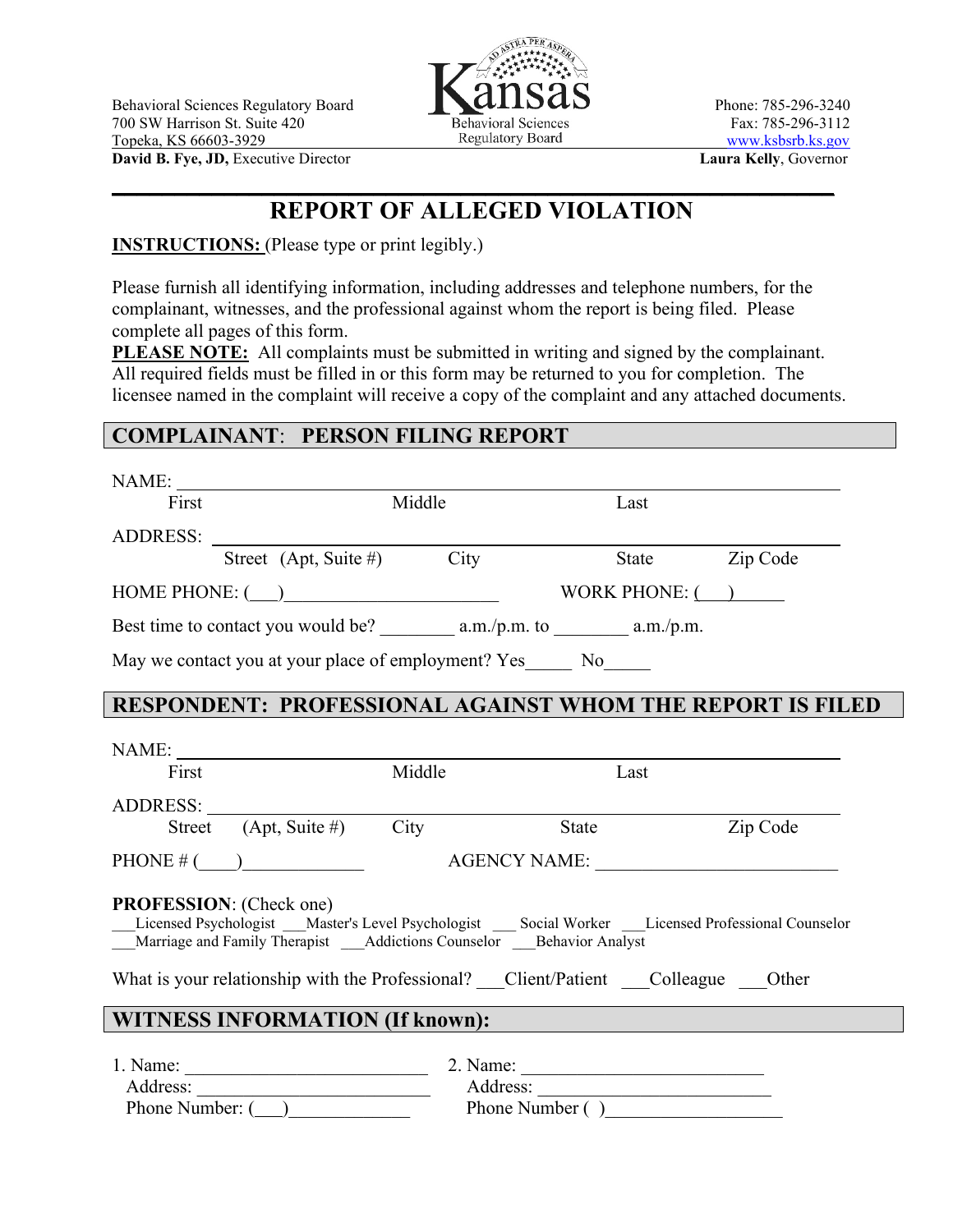Behavioral Sciences Regulatory Board **Phone: 785-296-3240** Phone: 785-296-3240 700 SW Harrison St. Suite 420 Behavioral Sciences Fax: 785-296-3112<br>
Topeka KS 66603-3929 Regulatory Board Www kshsrb ks gov Topeka, KS 66603-3929 **Example 31 Second** Regulatory Board **[www.ksbsrb.ks.gov](http://www.ksbsrb.ks.gov/)** WWW.ksbsrb.ks.gov



**David B. Fye, JD,** Executive Director **Laura Kelly**, Governor \_\_\_\_\_\_\_\_\_\_\_\_\_\_\_\_\_\_\_\_\_\_\_\_\_\_\_\_\_\_\_\_\_\_\_\_\_\_\_\_\_\_\_\_\_\_\_\_\_\_\_\_\_\_\_\_\_\_\_\_\_\_\_\_\_\_\_\_\_\_\_\_\_\_\_\_\_\_

## **GENERAL AUTHORIZATION FOR RELEASE OF INFORMATION**

**health information as described in this authorization.**

**I, the contract of my**  $\alpha$ , hereby authorize the use or disclosure of my

**1. Specific person/organization authorized to provide the information:**

**\_\_\_\_\_\_\_\_\_\_\_\_\_\_\_\_\_\_\_\_\_\_\_\_\_\_\_\_\_\_\_\_\_\_\_\_\_\_\_\_\_\_\_\_\_\_\_\_\_\_\_\_\_\_\_\_\_\_\_\_\_\_\_\_\_\_.**

**2. The Kansas Behavioral Sciences Regulatory Board (Board), its representatives, agents or employees are specifically authorized to receive and use my health information. Please send information to:**

> **Kansas Behavioral Sciences Regulatory Board ATTENTION: \_\_\_\_\_\_\_\_\_\_\_\_\_\_\_\_\_\_\_\_\_\_\_\_\_ 700 SW Harrison, Ste. 420 Topeka, Kansas 66603**

**3. I hereby waive my privilege of confidentiality concerning my care and treatment, or the care and treatment of my minor child or ward, and authorize any person, including, but not limited to, mental health care agencies, mental health providers, health care providers, clinics, employers (past and present), attorneys, insurance companies, government agencies, or other public or private agencies to release to the Kansas Behavioral Sciences Regulatory Board, its representatives, agents or employees, any and all information about me or my minor child, including documents, reports, records, files, testimony, police reports or any other document regardless of form or content.**

**4. The purpose of this request is to provide the Board access to information necessary in furtherance of health oversight activities.**

**5. I understand I have the right to revoke this authorization at any time by notifying the Board in writing at 700 SW Harrison St. Ste. 420, Topeka, Kansas 66603-3929. I understand that the revocation is effective only after it is received by the Board. I understand that any use or disclosure made prior to the revocation under this authorization will not be affected by a revocation.**

**6. I understand that after this information is disclosed, federal law might not protect it and the recipient might re-disclose it to other health oversight agencies and law enforcement entities as permitted by state law. I further understand that the information or records that are maintained or kept by the Board may be subject to the Kansas Open Records Act. KSA 40-215 et seq.**

**7. I understand that if I do not sign this authorization, the Board may not be able to investigate my complaint fully. I also understand that in furtherance of health oversight activities, the Board possesses subpoena power that permits it to command the disclosure of my health information from certain individuals and entities without my permission. This authorization is intended to permit individuals and entities not subject to the Board's subpoena power to provide copies of my health information or my dependent's health information to the Board.**

**8. I understand that this authorization will expire upon completion of the Board's investigation into the matter(s) about which I am complaining, or upon the completion of any legal proceedings that might arise out of my complaint, whichever event is later.**

**\_\_\_\_\_\_\_\_\_\_\_\_\_\_\_\_\_\_\_\_\_\_\_\_\_\_\_\_\_\_\_\_\_\_\_\_\_\_\_\_\_ \_\_\_\_\_\_\_\_\_\_\_\_\_\_\_\_\_\_\_\_\_\_\_\_\_\_\_ Signature of Patient or Parent/Guardian Date** 

**If parent or guardian, name of the minor child: \_\_\_\_\_\_\_\_\_\_\_\_\_\_\_\_\_\_\_\_\_\_\_\_\_\_\_\_\_\_\_\_\_**

**\_\_\_\_\_\_\_\_\_\_\_\_\_\_\_\_\_\_\_\_\_\_\_\_\_\_\_\_ Patient's Date of Birth**